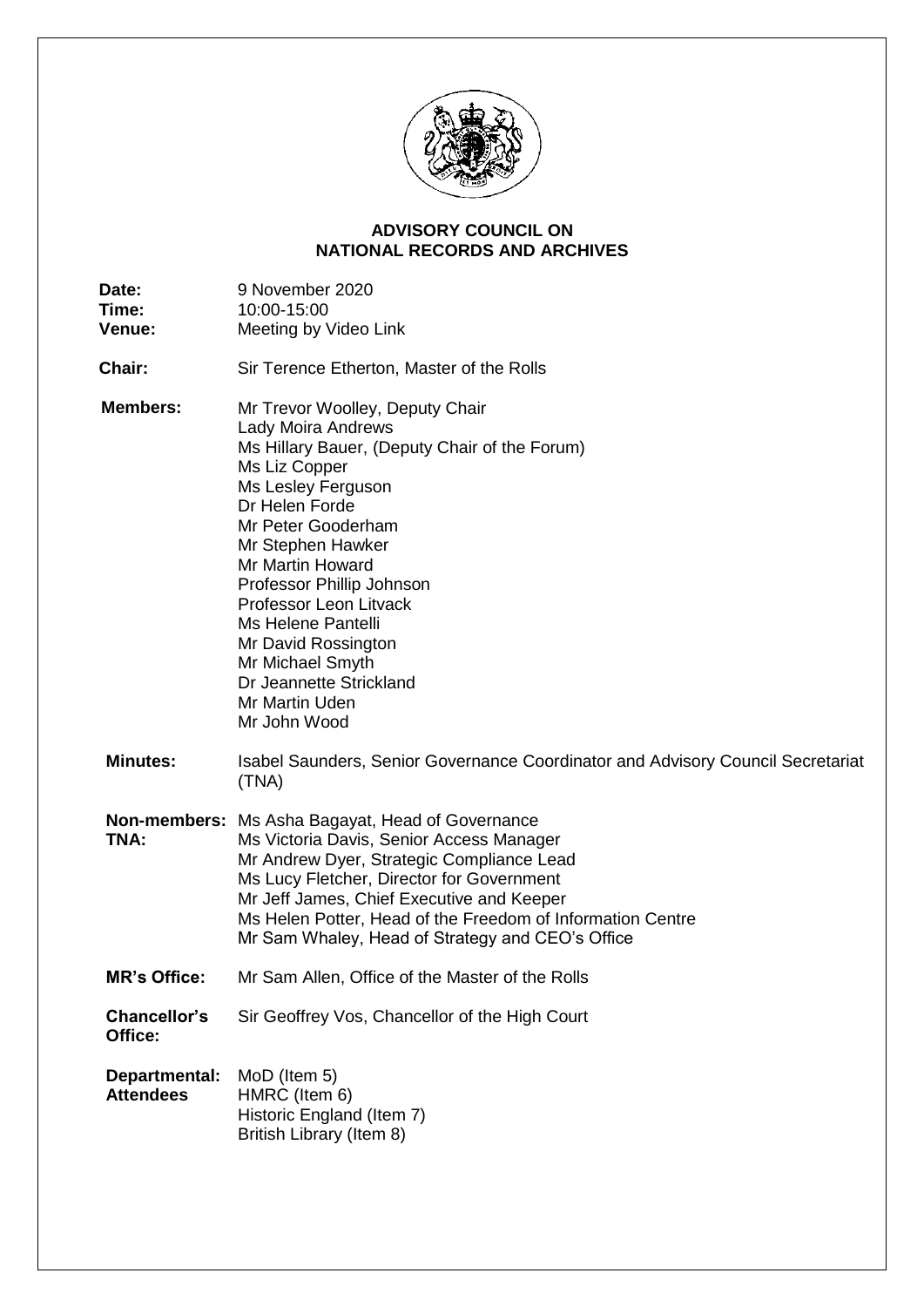# **1. Welcome, introductions, apologies and declarations of interest**

- 1.1 The Chair welcomed everyone to the meeting.
- 1.2 The Chair introduced Sir Geoffrey Vos, who is to take over the position of Master of the Rolls in January 2021.
- 1.2 There were no apologies for absence.
- 1.3 The Chair asked members to declare any conflicts of interest which they had identified in relation to the business of the meeting.
- 1.4 The following recusals applied:
	- 1.4.1 Ms Lesley Ferguson recused herself from discussions on Historic England, due to her involvement with their advisory group.

## **2. Minutes and matters arising**

## **Minutes of the meeting held on 13 July 2020**

 2.1 Subject to amendments proposed by the Deputy Chair, the minutes of the meeting held on 13 July 2020 were approved as a correct record.

## **Minutes of the meeting held on 25 September 2020**

 2.1 Subject to amendments proposed by the Deputy Chair, the minutes of the meeting held on 25 September 2020 were approved as a correct record.

### **Actions Log**

 2.2 The Action Log was noted, with the Head of Governance confirming all actions for July and September had been completed. The following actions were closed:

Action 32 - Action 40 - Action 77 - Action 79

 **ACTION:** the Senior Governance Coordinator to update the Actions Log with the items reported at the meeting.

# **3. Chief Executive Officer's Report**

- 3.1 The Chief Executive and Keeper introduced his update paper on current issues and ongoing matters.
- 3.2 Since the report had been published TNA's services had been suspended for readers again in line with national restrictions due to Covid 19. In light of this, the capacity for digital downloads online had been doubled for readers and continued as a free service. After national restrictions end TNA will take a decision on what services it is able to offer.
- 3.3 Council members recommended a revision to make clear that it was cataloguing and not appeals to the Privy Council which took place during lockdown.

# **4. Administrative Matters**

 **Update on the Governance Working Group**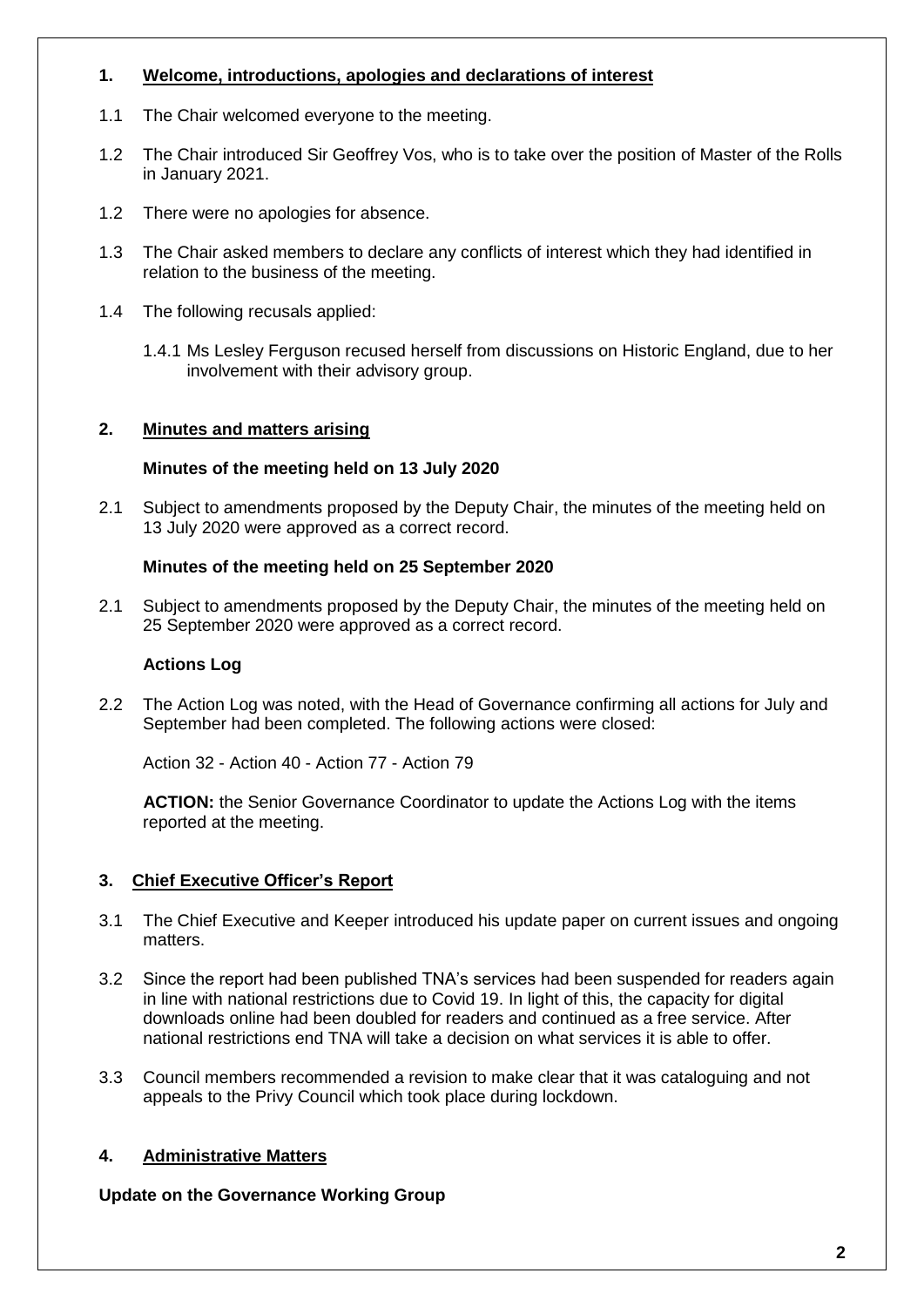- 4.1 The Deputy Chair gave an update on the Working Group's focus since the September 2020 meeting.
- 4.2 On S66, a letter had been sent to the department for Digital, Culture, Media and Sport (DCMS) offering to work with them on any future proposals.
- 4.3 On S27 for derogatory comments, the Senior Governance Coordinator had written to the Foreign and Commonwealth Development Office (FCDO) with the Council's request and the FCDO had confirmed they would give further details where section 27(1) was engaged. The Deputy Chair noted Council members would need to consider how to approach any ongoing items already submitted for closure.
- 4.4 At the September 2020 meeting Council members received a briefing on the Transfer of Digital Records interface, following this the Working Group had requested a briefing on how the increased transfer of digital records might affect the procedures for the Advisory Council, which had been scheduled.
- 4.5 The Deputy Chair invited comments from members on procedures for considering closure and retention requests, particularly in light of any extended effects of Covid 19 on departments. Any suggestions would be discussed as part of the wider work of the Governance Working Group. Lucy Fletcher noted that TNA would be willing to work with the Governance Working group and the Council to look at processes.

#### **Update on Government Information Management Landscape**

- 4.6 Ms Lucy Fletcher gave a brief update on the current situation and how it was affecting departments.
- 4.7 Council members queried whether seminars or workshops had been organised for public record holders to discuss their approach to assessing and transferring files throughout lockdown. Ms Lucy Fletcher noted there had not been any formal seminars but TNA were involved with the Government's Knowledge and Information Management community and were supporting the sharing of best practice. TNA was also supporting any departments who are struggling with the impacts of Covid 19.

### **5. Ministry of Defence (MoD)**

- 5.1 Members asked TNA how it proposed to deal with the large number of FOI requests which would accompany the transfer of the records. Ms Lucy Fletcher responded that the focus would be on transferring open collections to begin with. Longer term there were ongoing discussions with the FOI centre to consider service provision, but it would be difficult to predict the level of demand. The initial transfers would help predict what resources would be needed.
- 5.2 Members asked when the public would be apprised of this transfer. Ms Fletcher noted TNA was working to establish a communication plan, with a focus on managing expectations and this could be brought back to Council. There were however, already references to the project in various public documents.
- project. Ms Fletcher said there had been conversations with potential commercial partners, but it would be necessary to have the initial records to develop this further. 5.3 Members queried TNA's progress with digitisation and commercial partnerships for this
- 5.4 Respresentatives from MoD joined the meeting to discuss written updates on the transfer of service personnel records.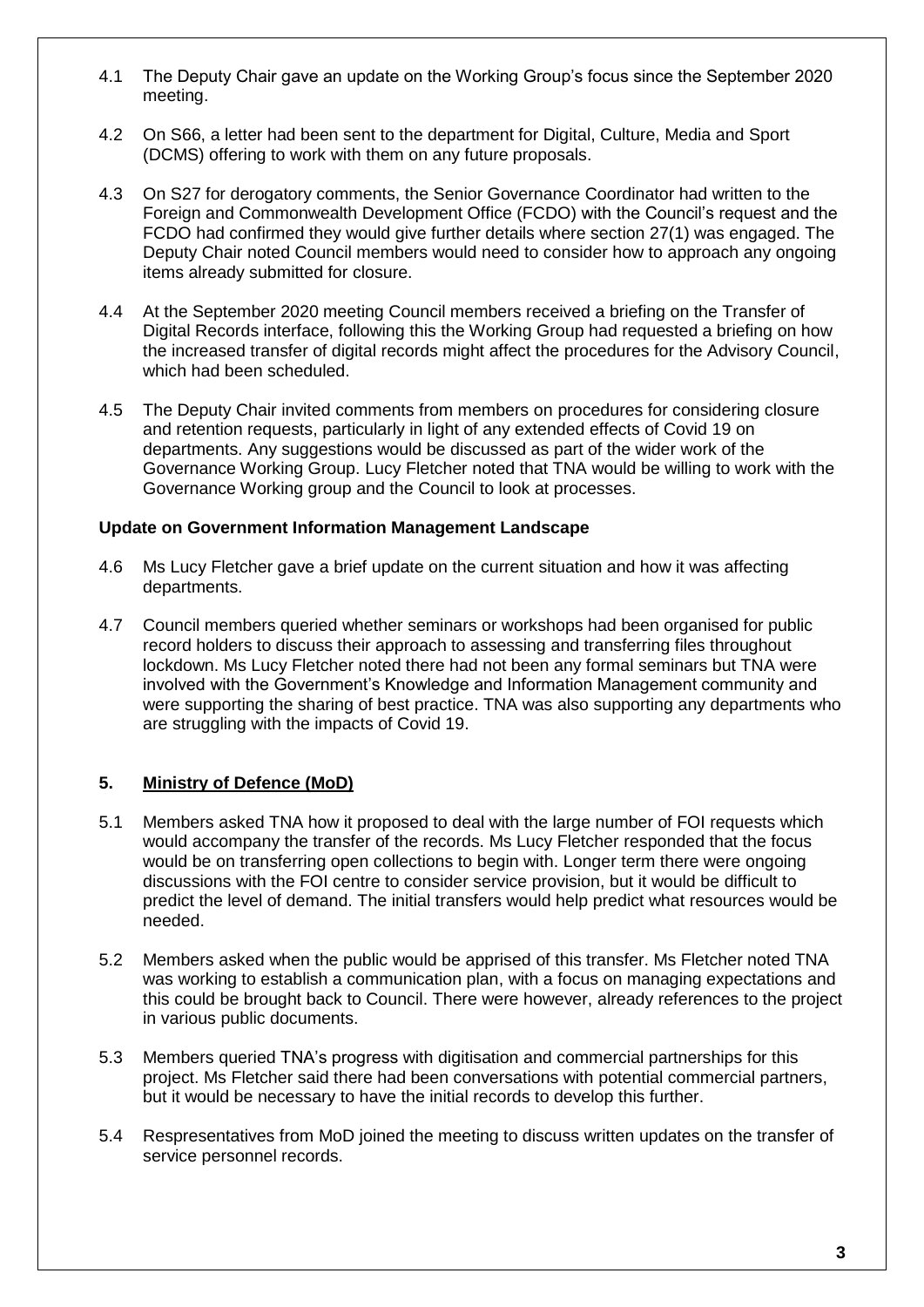- 5.5 They summarised the update and confirmed a financially viable plan for transfer had been found. The next phase would be to implement the framework for the transfer process alongside a communication plan.
- 5.6 Members were reassured that progress had been made although had concerns over the transfer of the service personnel records.
- 5.7 **DECISION:** The Council thanked MoD for joining the meeting.
- 5.8 **POST MEETING NOTE:** Following the meeting an amendment to the Service Personnel report, and explanation of this amendment was circulated to all members of the Council. The amendment was noted by members.

## **6. Her Majesty's Revenue and Customs (HMRC)**

- 6.1 Representatives from HMRC joined the meeting to discuss their updates.
- 6.2 **DECISION:** The Council thanked HMRC for joining the meeting.

# **7. Historic England**

- 7.1 Historic England joined the meeting to provide an update on their records transfer programme.
- 7.2 **DECISION:** The Council thanked HMRC for joining the meeting and providing the update.

### **8. British Library**

- 8.1 Representatives from the British Library joined the meeting to provide an update on their records management programme.
- 8.2 **DECISION:** The Council thanked British Library for joining the meeting.

### **9. Update on the Forum on Historical Manuscripts and Academic Research**

- 9.1 The Deputy Chair, Hillary Bauer, provided a brief update on the work of the forum this year. She noted the Forum had been very pleased with the quality of the papers received.
- 9.2 The Chair noted that following recommendations by the Forum, TNA had written to the Royal Courts of Justice to formally request the use of the building for a celebration for the Manorial Documents centenary and on assistance with the survey.
- 9.3 Leon Litvack confirmed he had been invited on to the Manorial Documents Advisory Group to represent the views of the Forum.

# **10. Access at Transfer - FAQs**

- 10.1 Ms Vik Davis, the Senior Access Manager, gave a short briefing session on Access at Transfer covering recent queries raised by Council members.
- 10.2 The Chair encouraged anyone with comments or questions to discuss these with Ms Davis, with an agenda item at the next meeting if required.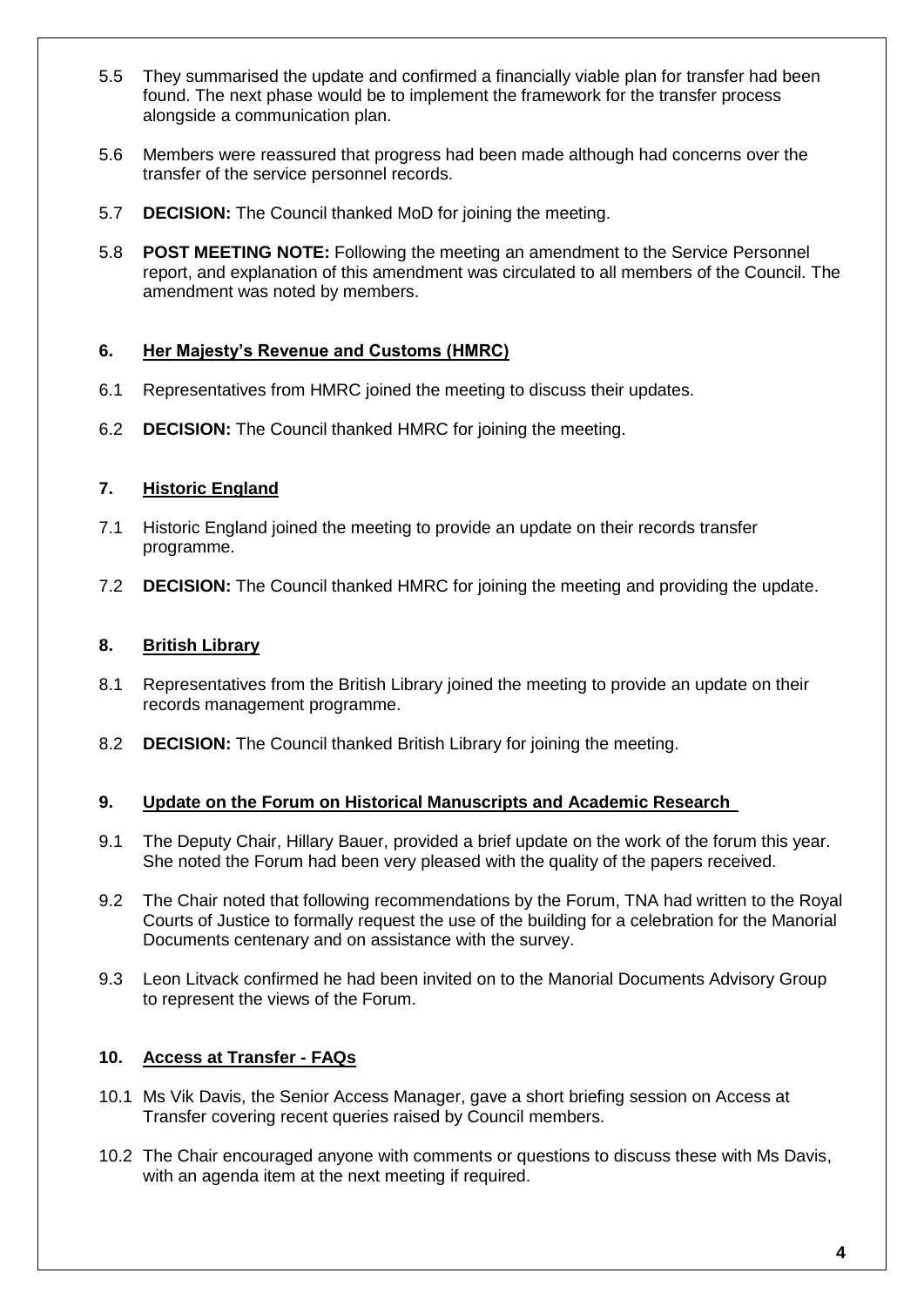### **11. Access to Records**

 11.1 The Council formally approved the acceptance of schedules seen outside the meeting, with the exception of any queries which were brought to the meeting.

## **Outstanding Queries**

- 11.2 A schedule of closure applications, together with a schedule of retention applications, was sent to members prior to the meeting. Members had been asked to raise any queries within 10 days.
- 11.3 The Senior Access Manager collated the queries and a list of them was circulated with the papers for this meeting, with responses being provided where possible.
- 11.4 At the meeting, members were asked if they were content with the responses provided, whether in written form or orally. Where a response had not been provided, or members remained unhappy, the queries were carried forward.
- 11.5 The Council was content to approve the applications on the basis of the clarification or additional information provided by the departments, subject to certain exceptions, which were either queried, withdrawn or carried over, as the relevant department had yet to respond.

### **Queries on closure and retentions schedules (July 2020)**

- 11.6 As noted in the Governance Working Group Update the FCDO had agreed to give further details of derogatory comments where S27(1) was referenced going forward. It was agreed that those items previously submitted but awaiting Council approval because of the absence of such detail would be approved, but with a shorter closure period of five years, so that the Council could re-review them when the new regime, agreed with the FCDO would apply.
- 11.7 The Council was content to approve the applications on the basis of the clarification or additional information provided by the departments, subject to certain exceptions, which were either queried, withdrawn or carried over, as the relevant department had yet to respond.

### **Queries on closure and retentions schedules (September 2020)**

 11.8 The Council was content to approve the applications on the basis of the clarification or additional information provided by the departments.

### **Queries on absolutes, comments and typographical errors (September 2020)**

11.9 The Council noted the amendments made, clarification or additional information provided.

#### **Queries on closure and retentions schedules (November 2020)**

 11.10The Council was content to approve the applications on the basis of the clarification or additional information provided by the departments.

### **Queries on absolutes, comments and typographical errors (November 2020)**

11.11The Council noted the amendments made, clarification or additional information provided.

### **General Matters**

 11.12 Council members raised concerns about response times from departments in light of Covid 19. Members appreciated departments may be experiencing difficulties responding to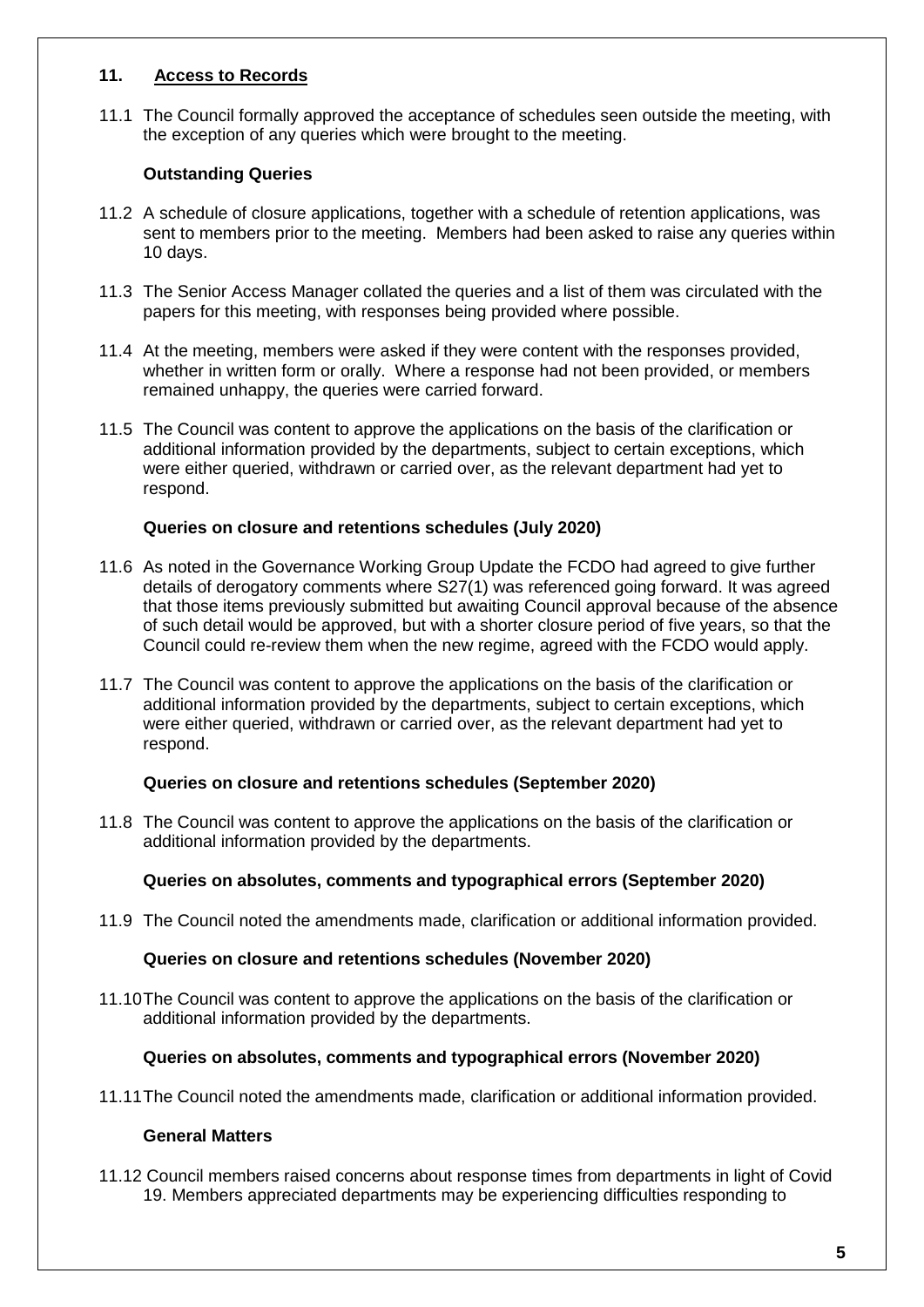queries at this time and that consideration for these situations should be dealt with by the Governance Working Group.

**ACTION:** The Governance Working Group to consider this at their meeting.

### **12. Departmental Retention Requests**

- 12.1 The Council considered papers from departments relating to the retention of records. In addition, a number of departments had provided updates, further to requests from members made at previous meetings.
- 12.2 The Council's decisions made in respect of each paper has been noted below. Any resulting approval recommendations will then go forward to the Secretary of State.

 **ACTION:** The Senior Governance Coordinator will write to departments to notify them of the Council's recommendations, including any which will go forward to the Secretary of State with regard to their retention requests.

There were applications for retentions of one to five years from the following departments:

- Cabinet Office
- Department for Transport
- Home Office
- Foreign, Commonwealth and Development Office
- Department for Work and Pensions
- Ministry of Justice
- Department for Business, Energy and Industrial Strategy
- Department for Environment, Food and Rural Affairs
- Northern Ireland Office
- Department for Education
- Department for Digital, Culture, Media and Sport
- Attorney General's Office
- Her Majesty's Treasury
- Ministry for Housing Communities and Local Government

 There were applications for retentions of one to seven years from the following arm's length bodies:

- Science Museum Group
- Welsh Government
- Royal Parks
- Insolvency Service
- Crown Prosecution Service
- Forestry Commission
- Natural England
- National Audit Office
- Companies House
- Her Majesty's Land Registry
- Natural Resource Wales
- Office for National Statistics
- **Ofwat**

Updates were received from the following departments:

- Cabinet Office
- Department for Transport
- Home Office